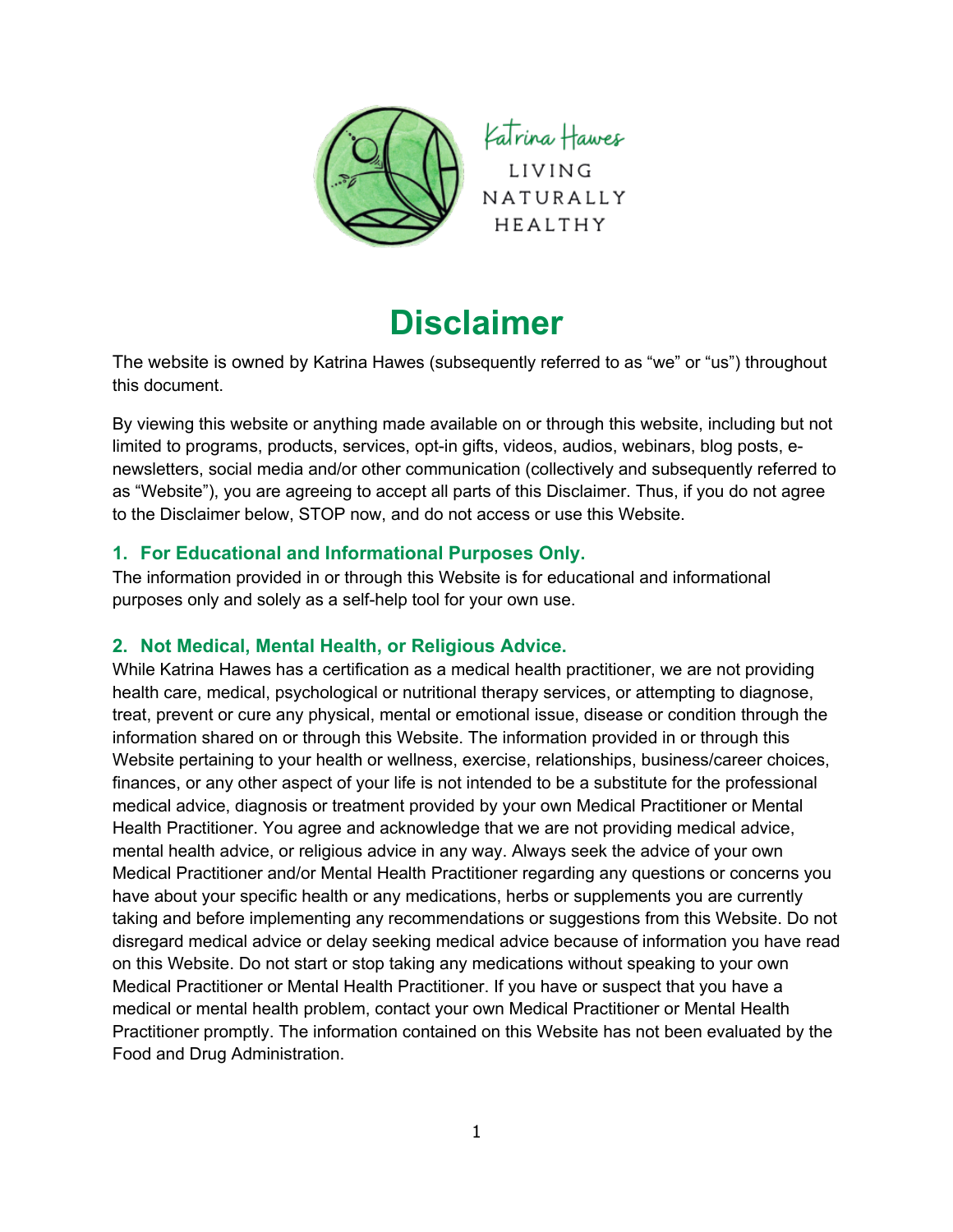### **3. Not Legal or Financial Advice.**

We are not attorneys, accountants or financial advisors, nor are we holding ourselves out to be. The information contained in this Website is not intended to be a substitute for legal or financial advice that can be provided by your own attorney, accountant, and/or financial advisor. Although care has been taken in preparing the information provided to you, always seek financial and/or legal counsel relating to your specific circumstances as needed for any and all questions and concerns you now have, or may have in the future, regarding your legal and/or financial situation. You agree that the information provided on or through our Website is not legal or financial advice.

### **4. Personal Responsibility.**

You aim to accurately represent the information provided to us on or through our Website. You recognize that the content shared on or through our Website is purely informational and/or educational and is not meant to replace your own judgment or the judgment of licensed professionals. You agree to use your own judgment and due diligence before implementing any idea, suggestion or recommendation from this Website to your life, family or business, or in any other manner. You accept full responsibility for the consequences of your use, non-use, or misuse of any information provided on or through this Website. You acknowledge that you are participating voluntarily in using our Website and that you are solely and personally responsible for your choices, actions and results, now and in the future, regardless of what you have read or learned on or through this Website.

#### **5. No Guarantees.**

This Website is designed to provide you with information and/or education to support and assist you in reaching your own goals, but your success depends primarily on your own effort, motivation, commitment and follow-through. We cannot predict and we do not guarantee that you will attain a particular result using the tools and information provided on or through this Website, and you accept and understand that results differ for each individual. Each individual's results depend on his/her/their unique background, dedication, desire, motivation, actions, and numerous other factors. You fully agree that there are no guarantees as to the specific outcome or results you can expect from using the information you receive on or through this Website.

#### **6. Earnings Disclaimer.**

There can be no assurance as to any particular financial outcome based on the use of our Website. Any earnings or income statements or examples shown through our Website are only estimates of what might be possible now or in the future. You agree that the information shared through this Website is not responsible for your earnings, the success or failure of your personal or business decisions, the increase or decrease of your finances or income level, or any other result of any kind that you may have as a result of information and/or education presented to you on or through our Website. You are solely responsible for your results.

#### **7. Testimonials.**

We share real world experiences, testimonials, and insights about other people's experiences on or through this Website for purposes of illustration only. The testimonials, examples, and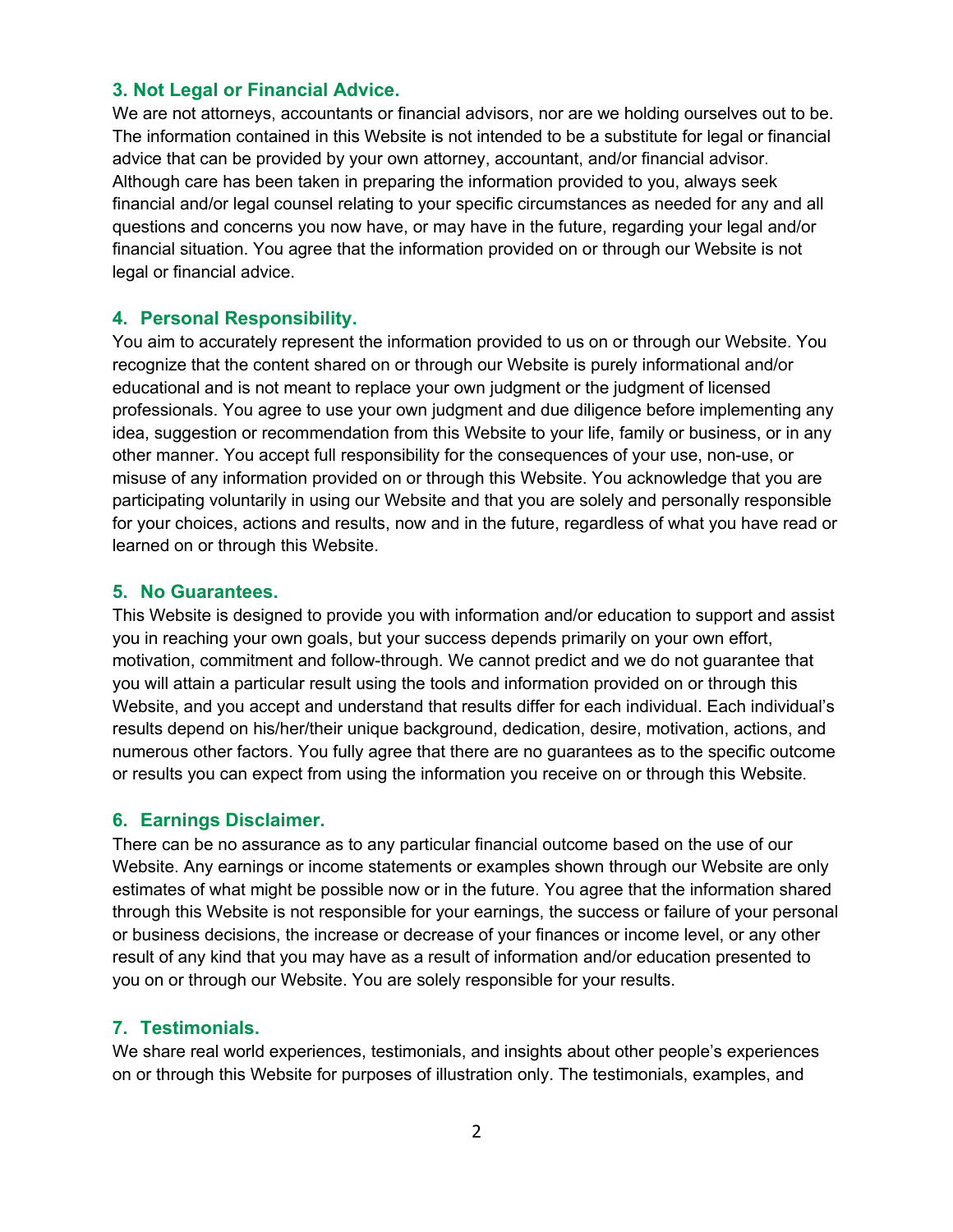photos used are of actual clients and results they personally achieved, or they are comments from individuals who can speak to our character and/or the quality of our work. They are not intended to represent or guarantee that current or future clients will achieve the same or similar results; rather, these testimonials represent what is possible for illustrative purposes only.

# **8. Assumption of Risk.**

As with all situations, there are sometimes unknown individual risks and circumstances that can arise during use of the content provided on or through this Website that cannot be foreseen that can influence or reduce results. You understand that any mention of any suggestion or recommendation on or through this Website is to be taken at your own risk, recognizing that there is a rare chance that illness, injury or even death could result, and you agree to fully assume all risks.

# **9. Limitation of Liability.**

By using this Website, you agree to absolve me of any liability or loss that you or any other person may incur from use of the information or content provided on or through this Website, and programs, products, services, or materials that you request or receive through or on this Website. You agree that we will not be liable to you, or to any other individual, company or entity, for any type of damages, including direct, indirect, special, incidental, equitable or consequential loss or damages, for use of or reliance on the content provided on or through this Website. You agree that we do not assume liability for accidents, delays, injuries, harm, loss, damage, death, lost profits, personal or business interruptions, misapplication of information, physical or mental disease or condition or issue, or any other type of loss or damage due to any act or default by us or anyone acting as our employee, agent, consultant, affiliate, joint venture partner, member, manager, shareholder, director, staff or team member, or anyone otherwise affiliated with our business, who is engaged in any manner to deliver content on or through this Website.

# **10. Indemnification and Release of Claims.**

You hereby fully and completely hold harmless, indemnify and release us and any of our employees, agents, consultants, affiliates, joint venture partners, members, managers, shareholders, directors, staff or team members, or anyone otherwise affiliated with my business or me from any and all causes of action, allegations, suits, claims, damages, or demands whatsoever, in law or equity, that may arise in the past, present or future that is in any way related to the content or information provided on or through this Website.

# **11. No Warranties.**

WE MAKE NO WARRANTIES RELATED TO THE PERFORMANCE OR OPERATION OF MY WEBSITE. WE MAKE NO REPRESENTATIONS OR WARRANTIES OF ANY KIND, EXPRESS OR IMPLIED, AS TO THE INFORMATION, CONTENT, MATERIALS, PROGRAMS, PRODUCTS OR SERVICES INCLUDED ON OR THROUGH THIS WEBSITE. TO THE FULLEST EXTENT PERMISSIBLE BY APPLICABLE LAW, WE DISCLAIM ALL WARRANTIES, EXPRESS OR IMPLIED, INCLUDING IMPLIED WARRANTIES OF MERCHANTABILITY AND FITNESS FOR A PARTICULAR PURPOSE.

# **12. Errors and Omissions.**